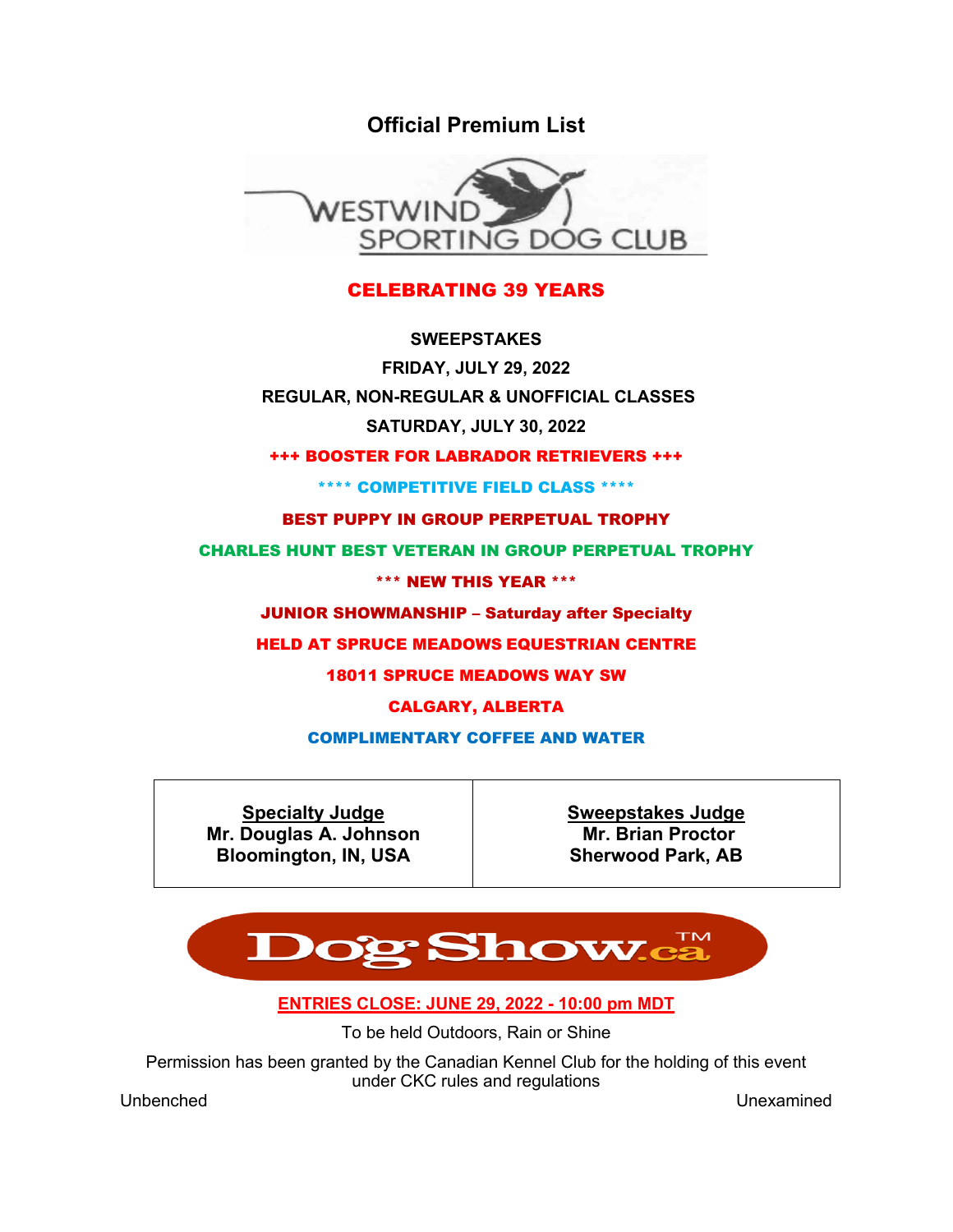# **WESTWIND SPORTING DOG CLUB**

## **CLUB OFFICERS**

| President:           | Sheona Schulenborg |
|----------------------|--------------------|
| Vice-President:      | Laurie Mostowich   |
| Secretary/Treasurer: | <b>Judy Hunt</b>   |

#### **SHOW COMMITTEE**

Show Superintendent: Tina Gaudet Show Chairpersons: Margie Miller & Lyrel Price Chief Ring Steward: Brian Proctor, Assistant Laurie Mostowich Advertising/Donations Judy Hunt Junior Handling: Alyssa Gaudet, assistant Lyrel Price Bench Committee: Tina Gaudet, Terry Olson, Margie Miller

## **SHOW SECRETARY (to whom all entries must be sent)**

## **TKO Show Services –** TKOShowServices@gmail.com

Calgary, AB, T2E 4W5

1219 – 18A Street NE **Ph:** 403-651-7789

## **Official Veterinarian**

There will be a veterinarian within easy access.

## **Official Photographer**

AKC Photographer

## **Canadian Kennel Club**

**Jeff Cornett, Executive Director –** ED@ckc.ca Canadian Kennel Club #400, 200 Ronson Drive Etobicoke, ON M9W 5Z9

**Canadian Kennel Club Director for Alberta**

**Lee Anne Bateman –** Zone10Director@ckc.ca

## **Canadian Kennel Club Dog Show Representative for Alberta (Conformation) Tina Gaudet –** gtgaudet@shaw.ca

**Canadian Kennel Club Dog Show Representative for Alberta (Junior Handling) Shannon Scheer –** mail@ShannonScheer.ca

**Show precincts are defined as designated by the Alberta Kennel Club**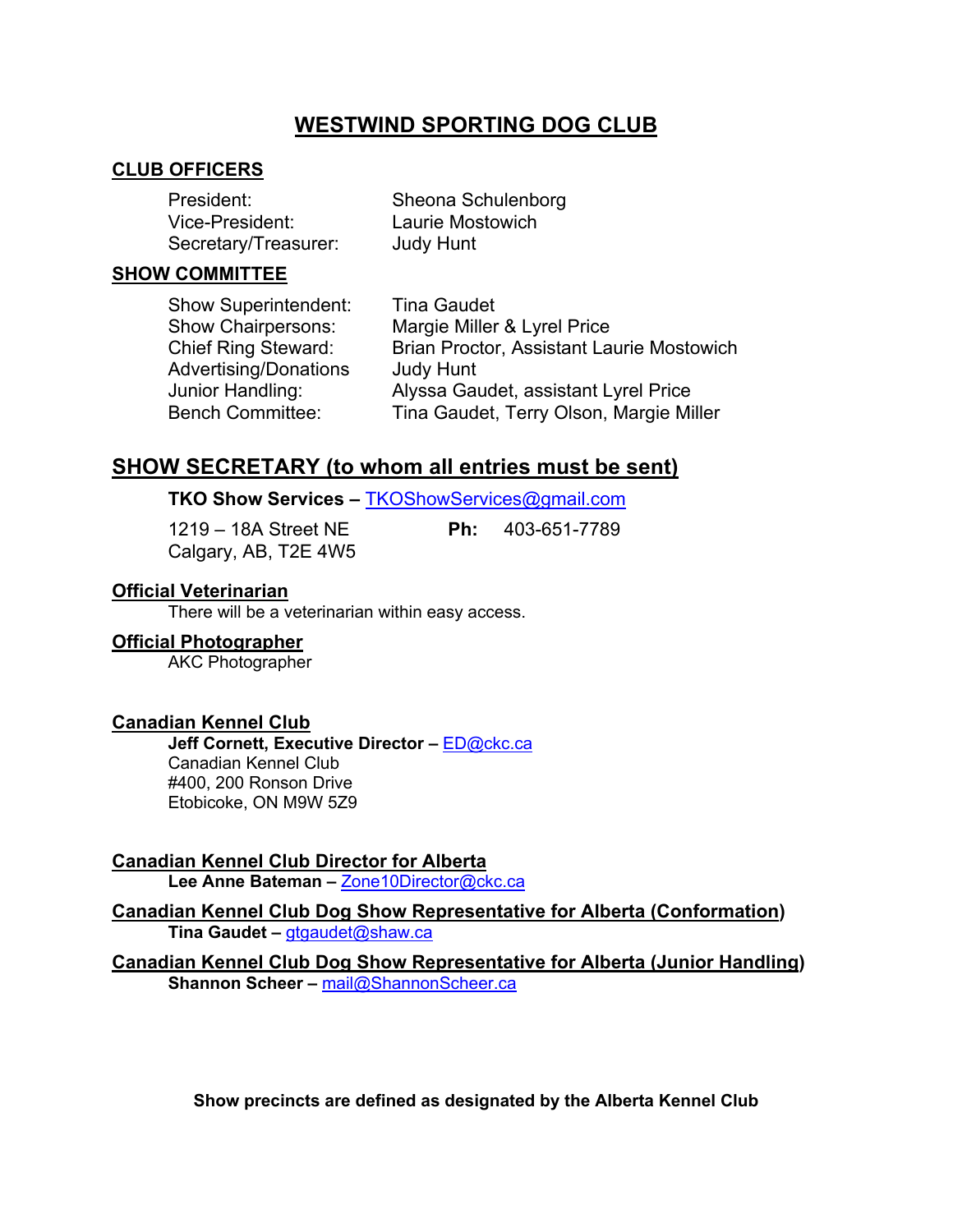## **\* \* \* SPECIALTY JUDGES \* \* \***

## **MR. DOUGLAS JOHNSON**



The gift of a Clumber Spaniel for his birthday from his parents started Douglas Johnson down the path of lifetime dedication to the sport of purebred dogs.

Breeding under the world-famous Clussexx prefix, he has produced more than 200 Champion Clumber Spaniels, Sussex Spaniels, Welsh Springer Spaniels, English Toy Spaniels. Clussexx dogs have won more than 150 Best in Show awards and 15 national specialties wins across four breeds.

Mr. Johnson holds the distinct honor of producing two Westminster Best in Show winners, and he is the only breeder of Westminster Best In Show winners in two different breeds. The winners are Clumber Spaniel Ch. Clussexx Country Sunrise "Brady" in 1996 and Sussex Spaniel Ch. Clussexx Three D Grinchy Glee "Stump." Stump in 2006. Stump, a veteran at 10 years, is the oldest dog to ever win Best in Show at Westminster.

Mr. Johnson was awarded American Kennel Club's Sporting Breeder of the Year award in 2005, Judge of the Year Nominee for 2017, and a Winkie Award Winner for Breeder of the Year in 2019. He is a member of the Santa Barbara Kennel Club, Hoosier Kennel Club, The Bloomington Indiana Kennel Club, and a lifetime member of the Clumber Spaniel Club of America.

A founder in the Canine Conservation movement, Mr. Johnson, strives to be a voice for all breeders who work tirelessly to produce and promote their breed of choice. Advocating for dogs is a passion, but also a responsibility to insure the successful longevity of unique breeds. Together we must continue to foster the best breeding practices to keep breeds from extinction.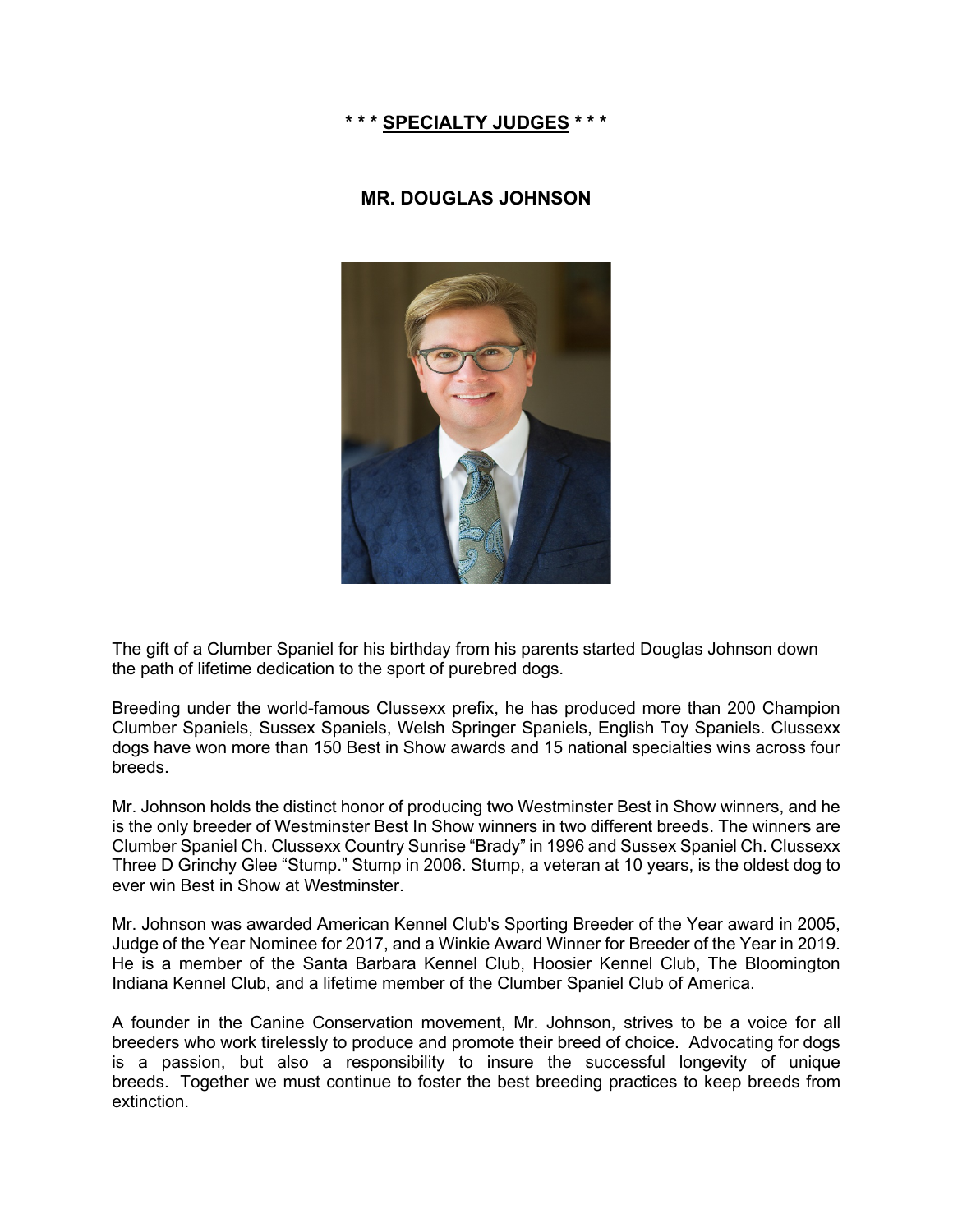#### **\* \* SPECIALTY SWEEPSTAKES JUDGE \* \* \***

## **MR. BRIAN PROCTOR**



I got my first Labrador in 1960 when I was only days old. Pat was my constant companion for the first 13 years of my life and really is the start of my love affair with the breed. Of course she was a black bitch. Lorie and I purchased our first home when I was transferred to Comox on Vancouver Island in 1991 and could finally get a dog. We decided on a Labrador Retriever. Our first dog was a chocolate female named Brook. We took Brook to obedience class and were able to compete for unofficial titles on Vancouver Island. When Brian was transferred to Vancouver we could no longer compete with a non registered dog. We contacted numerous breeders across Canada and Washington State. We settled on a chocolate female puppy bred by Linda Squires and Nina Mann, Ch Sunnydaze Western Skye CD. This was really the start of our journey in the Pure Breed dog fancy.

After having three very successful litters we were fortunate to meet Mary Wiest (Beechcroft Labradors) and we imported a 9 week old black bitch puppy who became Am/Can Ch MBOSS Beechcroft Rumor Has It WC. Rumor went on to BOS at the 2001 National Specialty, as well as numerous other specialty wins including best gun dog at the 2005 National Specialty. Rumor and then later her cousin Pride (Am Can Ch Beechcroft's Pride of High Society) are behind all of the dogs in our household now. We have been fortunate enough to have owned or bred 8 American Champions and many, many more Canadian Champions. COVID 19 has limited our trips stateside but we feel we have a few promising adults to show in the US soon.

Our most successful Labrador in the show ring was MBISS MBPISS Am/Can Grand Ch Cambridge Points North AKA Compass. He was BPISS at the National in 2010 and then followed this up by winning the LRCC National in 2014. He was also the number one Conformation Labrador in 2014.

We are known as primarily breeders of Blacks and Chocolates but have had a few yellows over the years. Interestingly enough we have a few young girls coming who carry the yellow gene.

I would like to thank the Westwind Sporting Dog Club for the honour of being invited to judge Sweepstakes at your 2022 Specialty. I look forward to getting my hands on some beautiful puppies and veterans.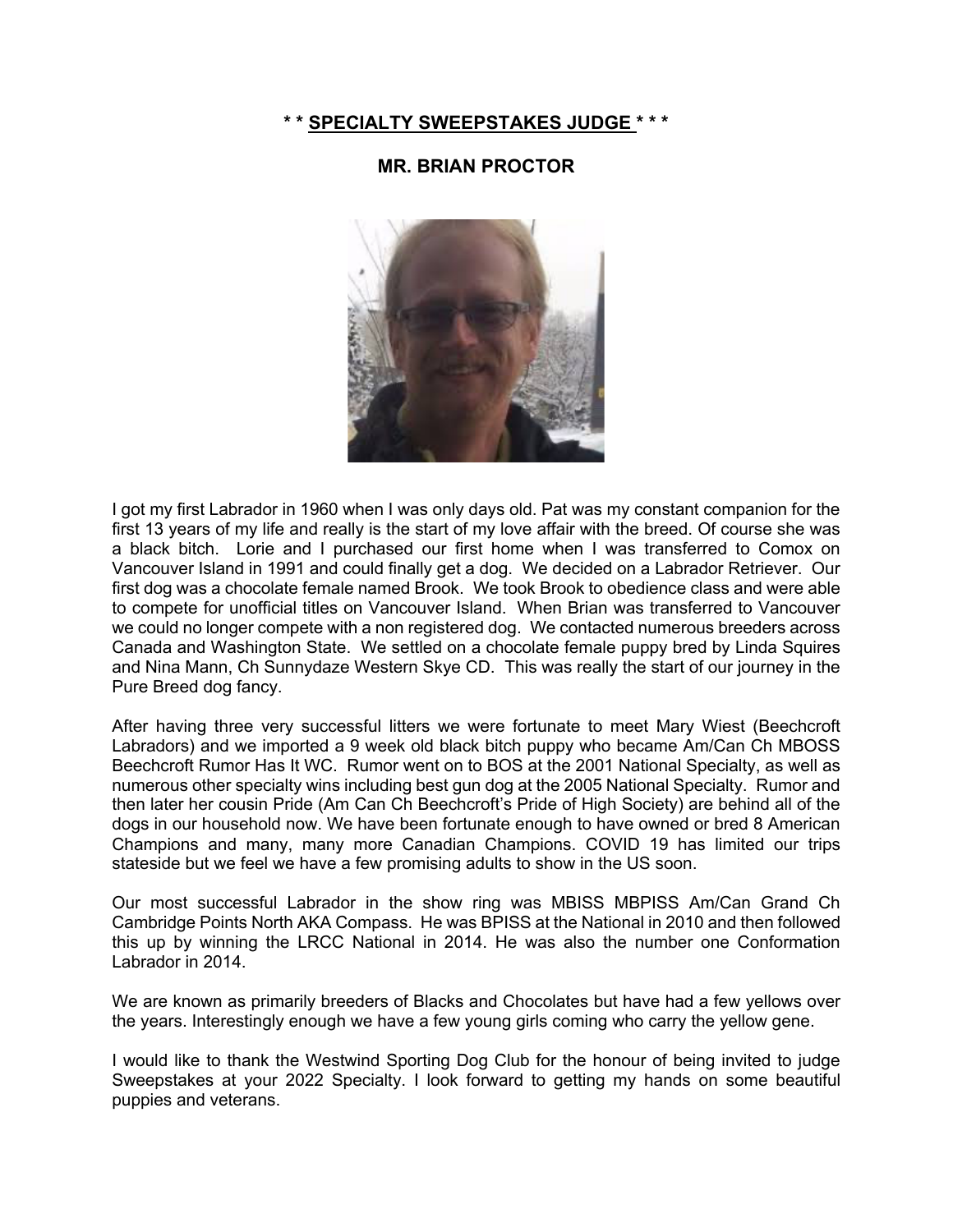## **ENTRY FEES**

| <b>Regular Classes</b>                                                       | \$32.00 |
|------------------------------------------------------------------------------|---------|
| <b>Baby Puppy Class</b>                                                      | \$20.00 |
| Junior Puppy, Veteran & Regular Field Class ONLY                             | \$28.00 |
|                                                                              |         |
| Exhibition Only & Exhibition Only (4 – 6 months)                             | \$10.00 |
| All Non-Regular & Unofficial Classes                                         | \$20.00 |
| TCN FEE (required for any dog without an individual CKC Registration number, |         |
| Miscellaneous Number or ERN (except dogs entered in Exhibition Only or Baby  | \$10.50 |
| Puppies).                                                                    |         |
| <b>All Sweepstakes Classes</b>                                               | \$20.00 |
| Pre-Ordered Catalogues -- (Show day - limited number available - \$12.00)    | \$10.00 |
| (The above fees include CKC recording fees + 5% GST)                         |         |

# **ONLINE ENTRIES ONLY**



# **ENTRIES CLOSE: JUNE 29, 2022 at 10:00 pm MDT**

Cheques dated after close of entries will not be accepted. Returned cheques & declined credit cards will be assessed a \$50.00 service charge **(Conformation Show Rules and Regulations - Chapter 8.8)**. Entries may be paid by Visa or MasterCard. Please do not send entries by Registered Mail. To comply with instructions issued by the Canadian Kennel Club, we will be unable to accept any entry reaching our Show Secretary after the closing time and date. **Please allow ample time for delays in the mail.**

Tendering of an NSF cheque in payment of entry fees will be considered non-payment of entry fees and is an offence punishable by CKC disciplinary action and cancellation of awards. The owner of a dog entered in this show is entirely responsible for any error in the entering of his dog, regardless of how, or by whom the entry was made.

**ATTENTION FOREIGN EXHIBITORS**: Please note that fees are due and payable in Canadian dollars. Due to consistently fluctuating currency rates, discounted cheques will not be accepted. Personal cheques will be accepted, however, they are to be payable in Canadian funds. If you send a cheque in U.S. funds, it must be made out for the full amount of the entry and no exchange will be refunded to the exhibitor. Please do not mark cheques "payable in Canadian Funds" or "At Par". They will not be cleared by the banks. To simplify the process, we urge that you purchase bank drafts or money orders payable in Canadian funds. Your understanding and cooperation is appreciated. Thank you.

## **There will be no refunds on overpayments or duplicate entries**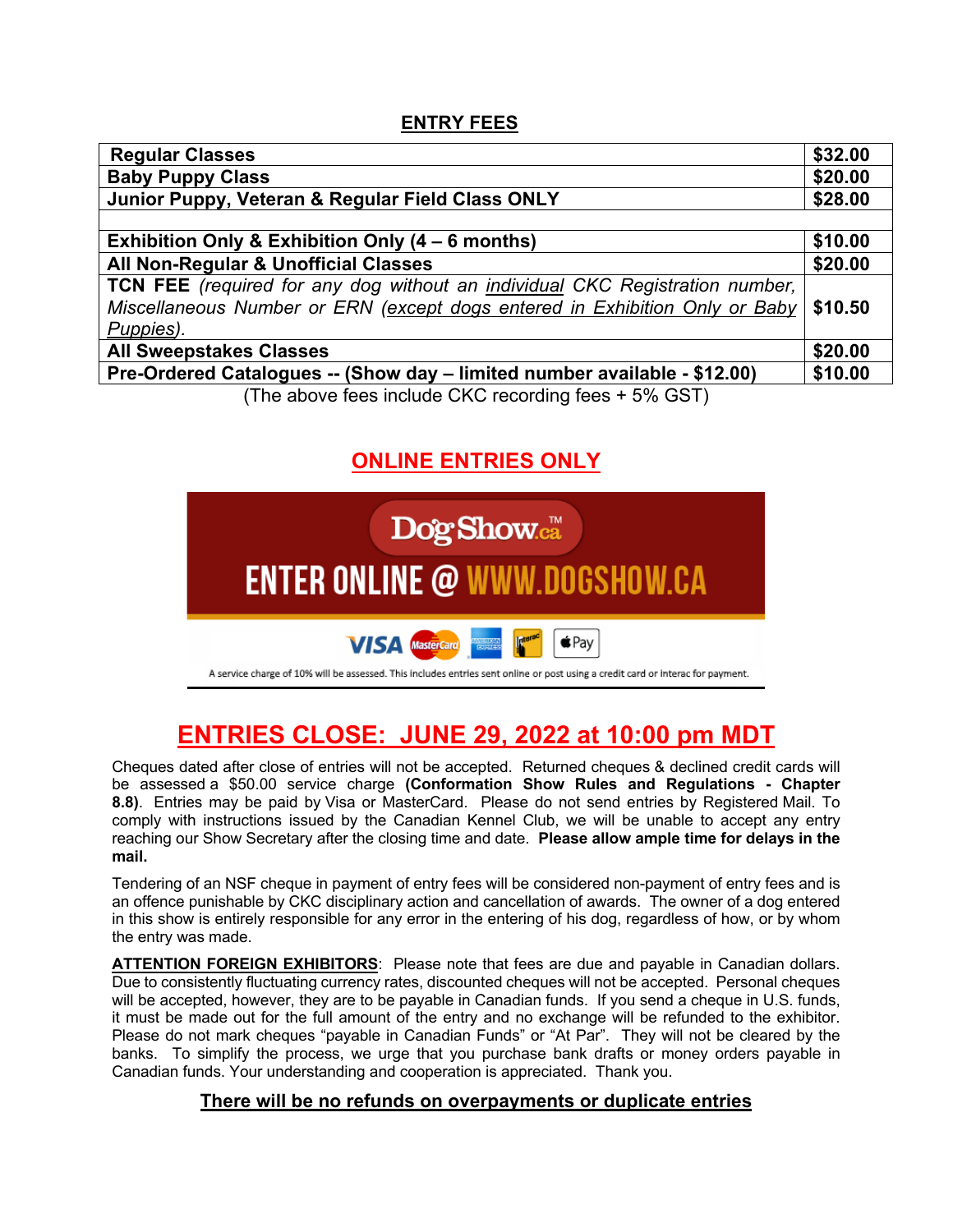## **PRIZE LIST**

**GROUP FIRST \$100.00 BEST PUPPY IN GROUP \$ 25.00 GROUP SECOND \$ 75 00 BEST VETERAN IN GROUP \$ 20.00 GROUP THIRD \$ 50.00 BEST BABY PUPPY IN GROUP \$ 20.00 GROUP FOURTH \$ 25.00 BEST OWNER-HANDLED DOG IN GROUP \$ 25.00**

#### **BREED AWARDS**

|                             | $30+$ dogs | $15-29$ dogs | $9-14$ dogs | $1-8$ dogs |
|-----------------------------|------------|--------------|-------------|------------|
| <b>BEST OF BREED</b>        | \$25.00    | \$15.00      | \$10.00     | \$5.00     |
| <b>BEST OF OPPOSITE SEX</b> | \$20.00    | \$10.00      | \$5.00      | $- - -$    |
| <b>BEST OF WINNERS</b>      | \$15.00    | \$5.00       | ---         | ---        |
| <b>BEST PUPPY IN BREED</b>  | \$10.00    | \$5.00       | ---         | ---        |

**SPECIAL BREEDER AWARD:** Westwind Sporting Dog Club is pleased to offer a rosette to the breeder of the dog awarded First in Group, Best Puppy in Group.

**NON-REGULAR CLASSES:** A rosette and \$10.00 will be offered at group level to the winners of the following classes: Stud Dog & Get Brood Bitch & Progeny Brace **SPECIAL TEAM AWARD: \$50.00**

#### **UNOFFICIAL CLASSES**

A rosette and \$10.00 will be offered at group level to the winners of the following classes: Gun Dog Field Dog Generational

#### **JUNIOR SHOWMANSHIP COMPETITION**

Held under CKC Rules and Regulations, and as printed in the show catalogue, July 29, 2022 at 5:00 p.m. Entries will be taken from 4:00 to 5:00 p.m. Judge - TBA . Classes Offered: Pee Wee (Unofficial Class), Junior Novice, Intermediate Novice, Senior Novice, Junior Open, Intermediate Open, Senior Open. Junior Handling is open to all persons from ages 4 up to 18 years of age on the date of competition. All dogs must also be entered in the regular classes at the Westwind's Sporting dog show but need not be owned by the Junior Handler. Rosettes will be awarded for  $1<sup>st</sup>$ -4<sup>th</sup> place (except Pee Wee Class, who will receive participant flat ribbons) and for Best Overall Handler.

#### **Junior Handling Number**

Effective January 2016, Junior Handlers, with the exception of Pee Wees, must apply to CKC Head Office on the appropriate form for a Junior Handling Number within 30 days of competing in their first Junior Handling event. This Junior Handling Number will be used by the Junior for the duration of their Junior Handling career. If a Junior Handler Number is not obtained, Junior Handling points earned will not be tracked. Please see the CKC website: http://www.ckc.ca For further information contact Alyssa Gaudet at 403 239-7452 or alyssagaudet@mywic.ca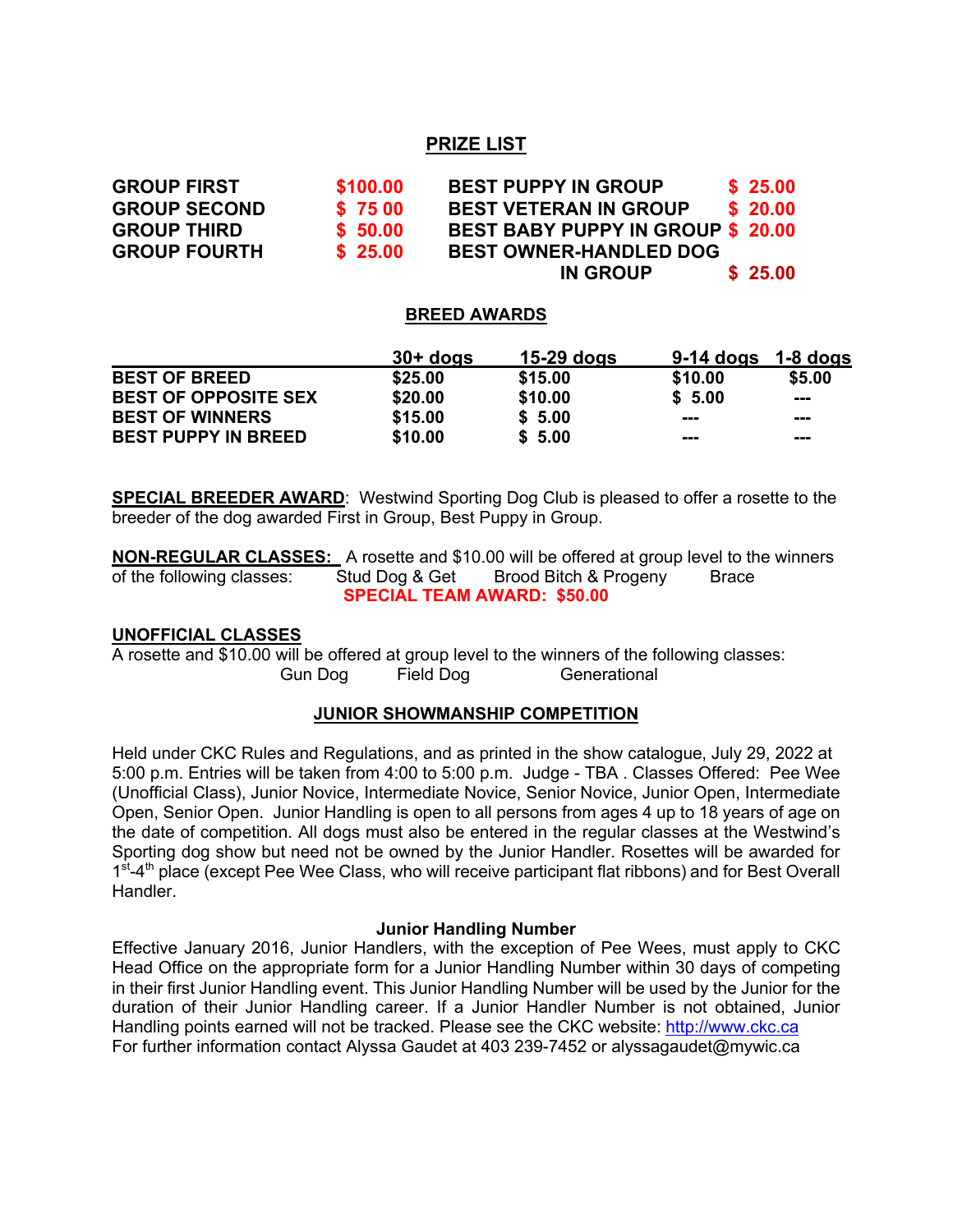## **PERPETUAL TROPHIES**

To the winners of the following special awards - please take time to send a note of thanks to the donors in care of Westwind Sporting Dog Club.

**First In Group Perpetual Trophy**: Don Brooks of Calgary's Pet Hotel is pleased to offer a perpetual trophy and keeper to the dog awarded First in Group. The perpetual trophy is in memory of Jack Brooks and will remain in the possession of the Westwind Sporting Dog Club. The winner will receive a rosette and prize.

**Best Veteran in Group:** Westwind Sporting Dog Club is pleased to offer a perpetual trophy and keeper to the dog awarded Best Veteran in Group. The perpetual trophy is in memory of Charles E. Hunt, past president of Westwind Sporting Dog Club. The perpetual trophy will remain in the possession of the Westwind Sporting Dog Club. The winner will receive a rosette and prize.

**Best Puppy in Group:** Westwind Sporting Dog Club is pleased to offer a perpetual trophy and keeper to the dog awarded Best Puppy in Group. The perpetual trophy will remain in the possession of the Westwind Sporting Dog Club. The winner will receive a rosette and prize.

**Best of Breed German Shorthaired Pointer:** The German Shorthaired Pointer Club of Canada is pleased to offer a perpetual trophy and keeper to the Best of Breed German Shorthaired Pointer. This perpetual trophy is in memory of Mitch & Mabel Ferguson. The perpetual trophy will remain in the possession of the German Shorthaired Club of Canada. The winner will receive a prize. For more information please contact Angel Wagner.

## **SPECIAL CONFORMATION AWARDS**

**Oldest Dog Entered in Specialty**: Westwind Sporting Dog Club is pleased to offer a prize and rosette to the oldest dog entered in a regular class at the Specialty.

Youngest Dog Entered in Specialty: Westwind Sporting Dog Club is pleased to offer a prize and rosette to the youngest dog entered in a regular class at the Specialty.

## **CLASSIFICATIONS**

## **REGULAR CLASSES**

The following CKC classes (divided by sex) will be provided:

|                          | $\overline{a}$ is interesting only side of the fundamental $\overline{b}$ of $\overline{b}$ and $\overline{b}$ is interest.                                                                                                                                                                                                             |
|--------------------------|-----------------------------------------------------------------------------------------------------------------------------------------------------------------------------------------------------------------------------------------------------------------------------------------------------------------------------------------|
| <b>JUNIOR PUPPY</b>      | Dogs between 6 months and under 9 months on day of show.                                                                                                                                                                                                                                                                                |
| <b>SENIOR PUPPY</b>      | Dogs between 9 months and under 12 months on day of show.                                                                                                                                                                                                                                                                               |
| $12 - 15$ MONTHS         | Dogs between 12 months and under 15 months on day of show.                                                                                                                                                                                                                                                                              |
| <b>15 - 18 MONTHS</b>    | Dogs between 15 months and under 18 months on day of show.                                                                                                                                                                                                                                                                              |
| <b>CANADIAN BRED</b>     | Dogs born in Canada, Champions of any country are excluded.                                                                                                                                                                                                                                                                             |
| <b>BRED BY EXHIBITOR</b> | Dogs must be owned and handled in the ring by the breeder for this class,<br>but the breeder need not handle the dog for further awards.                                                                                                                                                                                                |
| <b>OPEN CLASS</b>        | For all dogs.                                                                                                                                                                                                                                                                                                                           |
| <b>VETERAN CLASS</b>     | For all dogs over 7 years of age or older on day of show. These dogs will<br>compete for regular placements and the winner of this class will go on to<br>compete for Best of Breed (they do not compete for Winners). Dogs in this<br>class may be spayed or neutered.                                                                 |
| <b>FIELD CLASS</b>       | For breeds that have performance events in the field. Dogs entered in this<br>class must have attained a title or placement in a field trial or test. This<br>class is to be judged prior to Best of Breed judging with winners of each<br>sex competing for Best of Breed. Dogs entered in these classes may be<br>spayed or neutered. |
| <b>SPECIALS ONLY</b>     | Dogs who are Canadian Champions. A CKC Registration Number or ERN<br>must be indicated on the entry form at time of closing.                                                                                                                                                                                                            |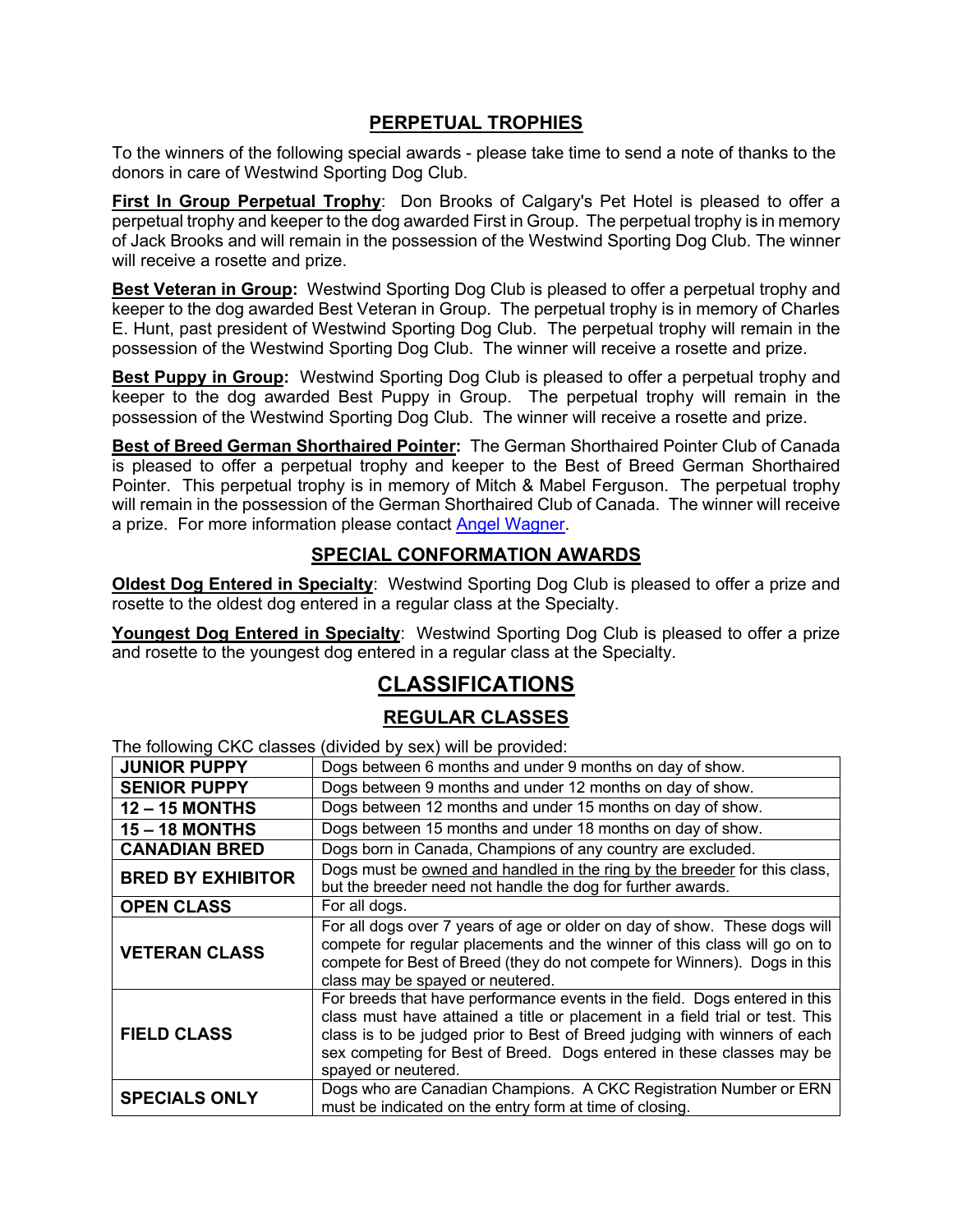## **NON-REGULAR CLASSES**

Dogs entered in any Non-Regular or Unofficial class must also be entered in a Regular class or for Exhibition Only. Spayed or neutered dogs may compete in Non-Regular or Unofficial classes.

| <b>EXHIBITION ONLY</b>                      | Dogs entered in this class may not compete in any Regular class but may<br>enter and compete in Non-Regular classes and/or Parades if provided for<br>in this premium list.                                                                                                            |
|---------------------------------------------|----------------------------------------------------------------------------------------------------------------------------------------------------------------------------------------------------------------------------------------------------------------------------------------|
| <b>EXHIBITION ONLY</b><br>$(4-6$ MOS.)      | Puppies 4-6 months of age may be entered in Exhibition Only 4-6 Months<br>provided the owner(s) has entered a dog in a Regular Official Class. These<br>puppies may not participate in any regular, non-regular or unofficial<br>class or parade, but they may compete in Sweepstakes. |
| <b>BABY PUPPY</b>                           | Dogs between 4 months and under 6 months on day of show. These<br>puppies are not eligible to compete for championship points, but they<br>may compete in Sweepstakes. Entry in Exhibition Only (4-6 mos.) is<br>not required. NO TCN Fee is payable on this class.                    |
| <b>STUD DOG &amp; GET</b>                   | Stud Dog and two or more of his get. Stud Dog and all Get must also be<br>entered in a Regular class or for Exhibition Only.                                                                                                                                                           |
| <b>BROOD BIT CH &amp;</b><br><b>PROGENY</b> | Brood Bitch and two or more of her Progeny. Brood Bitch and all Progeny<br>must also be entered in a Regular class or for Exhibition Only.                                                                                                                                             |
| <b>BRACE</b>                                | TWO dogs of one breed (either sex or mixed) not necessarily owned by the<br>same owner. Each dog must also be entered in a Regular class or for<br>Exhibition Only.                                                                                                                    |
| <b>TEAM</b>                                 | FOUR dogs of one breed (either sex or mixed) not necessarily owned by<br>the same owner. Each dog must also be entered in a Regular class or for<br>Exhibition Only.                                                                                                                   |

## **UNOFFICIAL CLASSES**

Dogs entered in any Non-Regular or Unofficial class must also be entered in a Regular class or for Exhibition Only. Spayed / neutered dogs may compete in Non-Regular or Unofficial classes.

| <b>GUN DOG</b>            | For all <b>Retrievers</b> who have earned a Certificate of Merit or better at a<br>Licensed Field Trial, or who have received a Junior Hunter Title or higher,<br>a Working Certificate or higher, in Canada or the United States by the close<br>of entries. Each dog must also be entered in a Regular class or for<br>Exhibition Only.                                                                                                                                                          |  |
|---------------------------|----------------------------------------------------------------------------------------------------------------------------------------------------------------------------------------------------------------------------------------------------------------------------------------------------------------------------------------------------------------------------------------------------------------------------------------------------------------------------------------------------|--|
| <b>FIELD DOG</b>          | For all Pointers, Setters and Spaniels who have earned a Certificate of<br>Merit or better in an official class at a Licensed Field Trial or Field Dog test<br>in Canada or the United States or who have received a FTCH, FD, FDJ or<br>FDX under the rules of the Canadian Kennel Club by the close of entries.<br>Each dog must also be entered in a Regular class or for Exhibition Only.                                                                                                      |  |
| <b>GENERATIONAL CLASS</b> | Consists of three or more dogs in a three or more generation DIRECT line<br>(i.e., Mother or Father with son or daughter and grandson or<br>granddaughter or great grandson or great granddaughter). These dogs are<br>shown together (handled separately). To be judged on similarity of type<br>(similiar to stud dog or brood bitch). Dogs may be spayed/neutered and<br>breeder(s) owner(s) need not be identical. Each dog must also be entered<br>in a Regular class or for Exhibition Only. |  |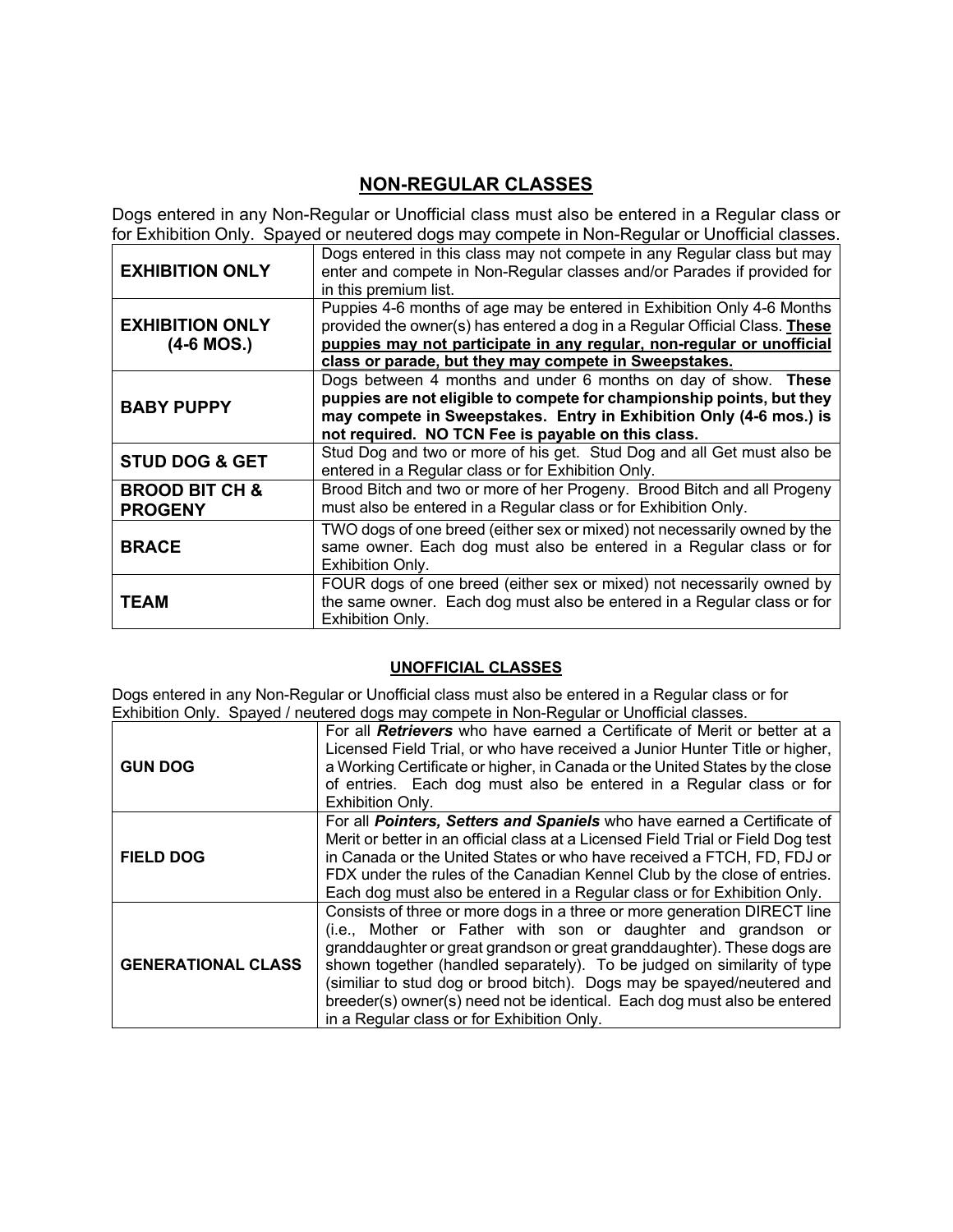## BOOSTER FOR LABRADOR RETRIEVERS

The Prairie Labrador Retriever Club is pleased to consider the judging of Labrador Retrievers by Mr. Douglas Johnson at the Westwind Sporting Dog Club Group One Specialty on Saturday, July 30<sup>th</sup>, 2022. Prizes will be offered for Best of Breed, Best of Opposite Sex, Select Dog and Select Bitch, Best of Winners, Best Puppy, Best Veteran, Best Baby Puppy, Winner's Dog and Winner's Bitch. For further information, please contact Shannon Morin at Shannon@mayhemfarm.ca.

## *PLEASE NOTE: ALL SWEEPSTAKES WILL BE HELD, JULY 29, 2022*

## **JUVENILE SWEEPSTAKES**

Entry in Juvenile Sweepstakes from the Exhibition Only class is **not** allowed - **EXCEPT for puppies aged 4-6 months. These puppies may enter from the Baby Puppy class or from the Exhibition Only (4-6 mos.) class.**

The following classes will be offered (divided by sex):

 $4 - 6$  months  $6 - 9$  months  $9 - 12$  months  $12 - 15$  months  $15 - 18$  months

75% of the total entry fees from each class will be divided as follows:

1st in Class: Rosette and 25% of Class entry fees

2nd in Class: Ribbon and 20% of Class entry fees

3rd in Class: Ribbon and 10% of Class entry fees

4th in Class: Ribbon and 5% of Class entry fees

A rosette and 10% will be offered for Best in Sweepstakes

A rosette and 5% will be offered for Best of Opposite Sex in Sweepstakes.

## **VETERAN SWEEPSTAKES**

All dogs entered in Veteran Sweepstakes must also be entered in a regular class or for Exhibition Only in this show at the appropriate entry fee. NOTE: Dogs may be spayed or neutered. The following classes will be offered (divided by sex):

 $7 - 9$  years  $9 - 12$  years  $12$  years & older

75% of the entry fees from each class will be divided as follows:

1st in Class: Rosette and 25% of Class entry fees

2nd in Class: Ribbon and 20% of Class entry fees

3rd in Class: Ribbon and 10% of Class entry fees

4th in Class: Ribbon and 5% of Class entry fees

A rosette and 10% will be offered for Best in Sweepstakes

A rosette and 5% will be offered for Best of Opposite Sex in Sweepstakes.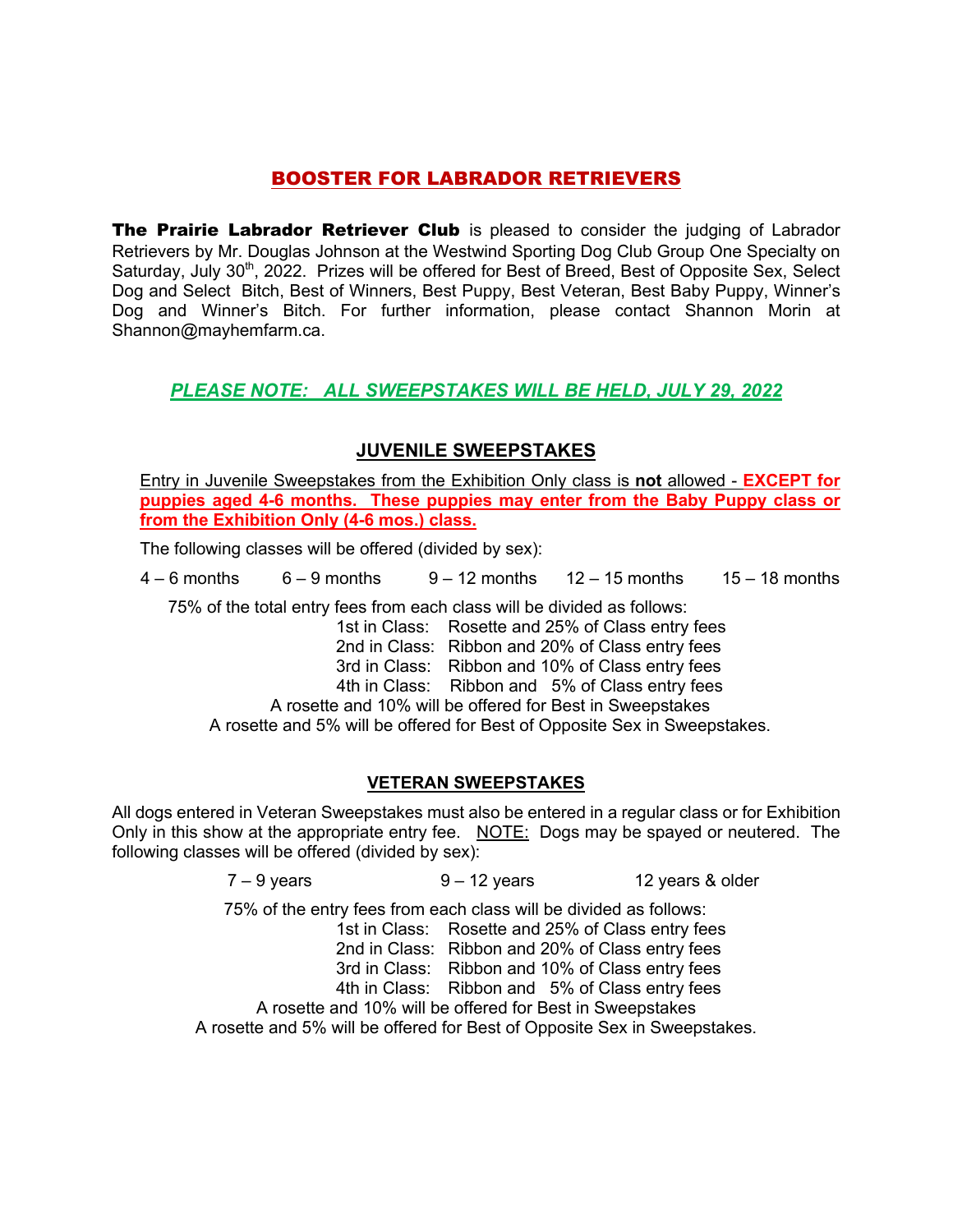#### **BREEDER SWEEPSTAKES**

Designed to be a show case of the breeder's finest specimens. This Sweepstake is open to all champions and non-champions alike who must be entered in a regular class in this show at the appropriate entry fee. In this Sweepstake the **breeder or co-breeder must handle the dog in the ring**, but the dog need not be owned by the breeder or co-breeder. Each sex will be judged separately and a first and second place will be awarded. The first-place winners will compete for Best in Sweepstakes. The second-place winner to Best in Sweepstakes will then compete for Reserve Best in Sweepstakes.

Rosettes will be awarded for First and Second place in both males and females. 75% of the total entry fees will be divided as follows:

25% to be divided equally between the two first place winners. 20% to be divided equally between the two second place winners. A rosette and 20% will be awarded to Best in Sweepstakes. A rosette and 10% will be awarded to Reserve Best in Sweepstakes.

#### **CATALOGUE ADVERTISING**

ALL ADS MUST BE CAMERA READY. Photographs which are not screened for half-tones will be charged an extra \$50.00 (includes GST) per photograph. Payment must accompany all advertisements. Catalogue size - 8-1/2" x 11". DEADLINE June 29, 2022 at 10:00 p.m. MDT. Catalogue advertising may be paid online.

#### **RATES**

| Half page (includes business card) \$35.00 |  |
|--------------------------------------------|--|
|                                            |  |
|                                            |  |
|                                            |  |
|                                            |  |

#### **PLEASE SUBMIT ALL ADS AND PAYMENT TO**

Judy Hunt 38 Hays Drive SW Calgary, AB T2V 3C3 huntcj@shaw.ca 403-255-4814

## **GENERAL INFORMATION**

- 1. Conformation Show Rules and Regulations are available from the Canadian Kennel Club.
- 2. The Show Superintendent will be in full charge of the show which will be governed by C.K.C. rules. All rules and regulations as outlined in the Alberta Kennel Club premium list will also apply to this specialty.
- 3. Entries will be acknowledged after entry closing, with receipt, judging schedule and exhibitor passes. If such acknowledgement is not received one week before the show date, please contact the show secretary.
- 4. It shall be the duty and obligation of the show-giving club to see that a judge, club official, volunteer or any participant at an event held under these rules is not subject to indignities. – CKC rule book, Section 19.7.

**WITHDRAWAL OF ENTRIES**: An exhibitor has the right to withdraw an entry up to the closing date and time as published in the premium list. This may be done by telephone but written or electronic notification must be received by the Specialty Show Secretary no later than the official closing date and time. If written notification is not received by that time, the dog will remain entered in the show.

An error in an age-specified class, date of birth or sex, may be amended on the entry form up to one hour before the start of the show.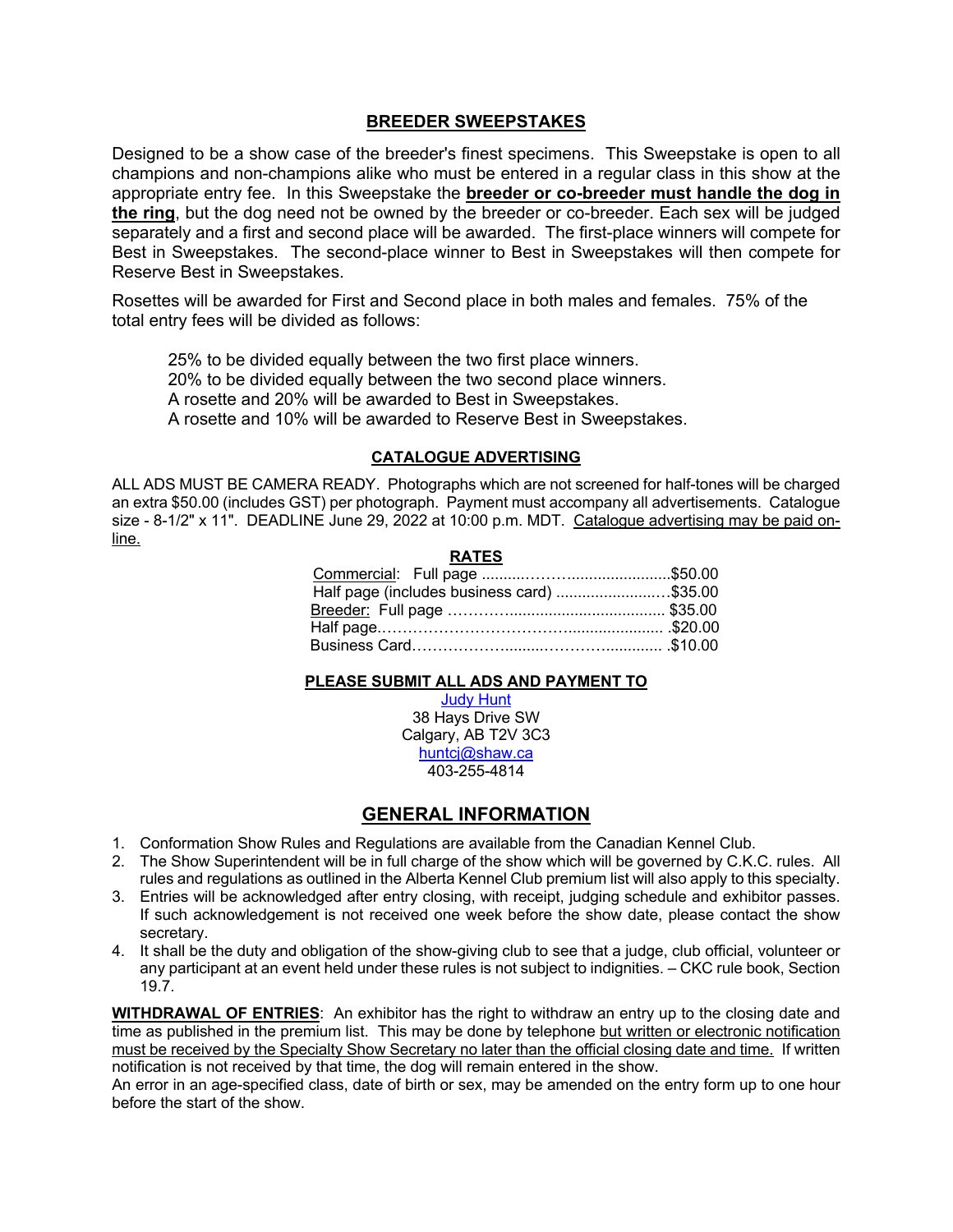#### **ATTENTION CANADIAN EXHIBITORS!**

#### *CKC Non-Member Participation Fee*

a) An annual non-member participation fee for awards and titles will be charged to a Canadian nonmember of CKC.

b) In order to protect the awards/titles earned, the non-member will have a choice either to become a CKC member or to pay the non-member participation fee. Failure to comply within 30 days of notification will cause all awards and titles to be cancelled.

c) "these fees apply only to dogs wholly owned by Canadian resident non-CKC members and are not applicable to CKC members"

\*Please note that the CKC Membership Application and the Non-Member Participation Fee forms are available on the website, www.ckc.ca under CKC Services and then Forms On-line. If submitting a Membership Application, please ensure that you also complete the Non-Member Participation Fee form so that we are aware of the dogs involved.

#### **ATTENTION ALL FOREIGN EXHIBITORS!**

Effective Jan, 1992 all dogs that are foreign-born and foreign-owned and enter Canada for the sole purpose of entering CKC (Canadian Kennel Club) events will no longer require a CKC registration number but will require an **ERN - Event Registration Number**. This ERN does not register a dog with CKC for breeding purposes as defined in the Animal Pedigree Act but rather enables a foreign-owned dog to be awarded titles by the Canadian Kennel Club. Each dog must have its own number. To obtain an ERN, mail or fax a photocopy of the dog's registration certificate with certified cheque, money order, VISA or MasterCard number (expiry date, cardholder's name and signature). Provide your complete address for return of the ERN to you. ERN MUST BE APPLIED FOR WITHIN 30 DAYS OF FIRST DAY OF ENTERING A CKC EVENT. A CKC ERN registration form can be downloaded from the **CKC website:** www.ckc.ca

#### **CKC FAX NUMBER: 416-675-6506**

## *ALBERTA KENNEL CLUB INFORMATION*

*The Alberta Kennel Club PREMIUM LIST may be downloaded at www.DogShow.ca* **and** *www.CanuckDogs.com*

*All Judging Schedules will be posted at: www.DogShow.ca and www.CanuckDogs.com For information on RV PARKING,* **HOTELS, MOTELS** *etc. please see the Alberta Kennel Club Premium List or go to www.DogShow.ca.*

#### **BREEDERS' REGISTRY**

Fee: \$10.00 per listing. Please print or type and forward to the Show Secretary.

| NAME:                |
|----------------------|
| ADDRESS:             |
| <b>KENNEL NAME:</b>  |
| <b>TELEPHONE NO:</b> |
| E-MAIL:              |
| <b>WEB SITE:</b>     |
| <b>PARTICULARS:</b>  |